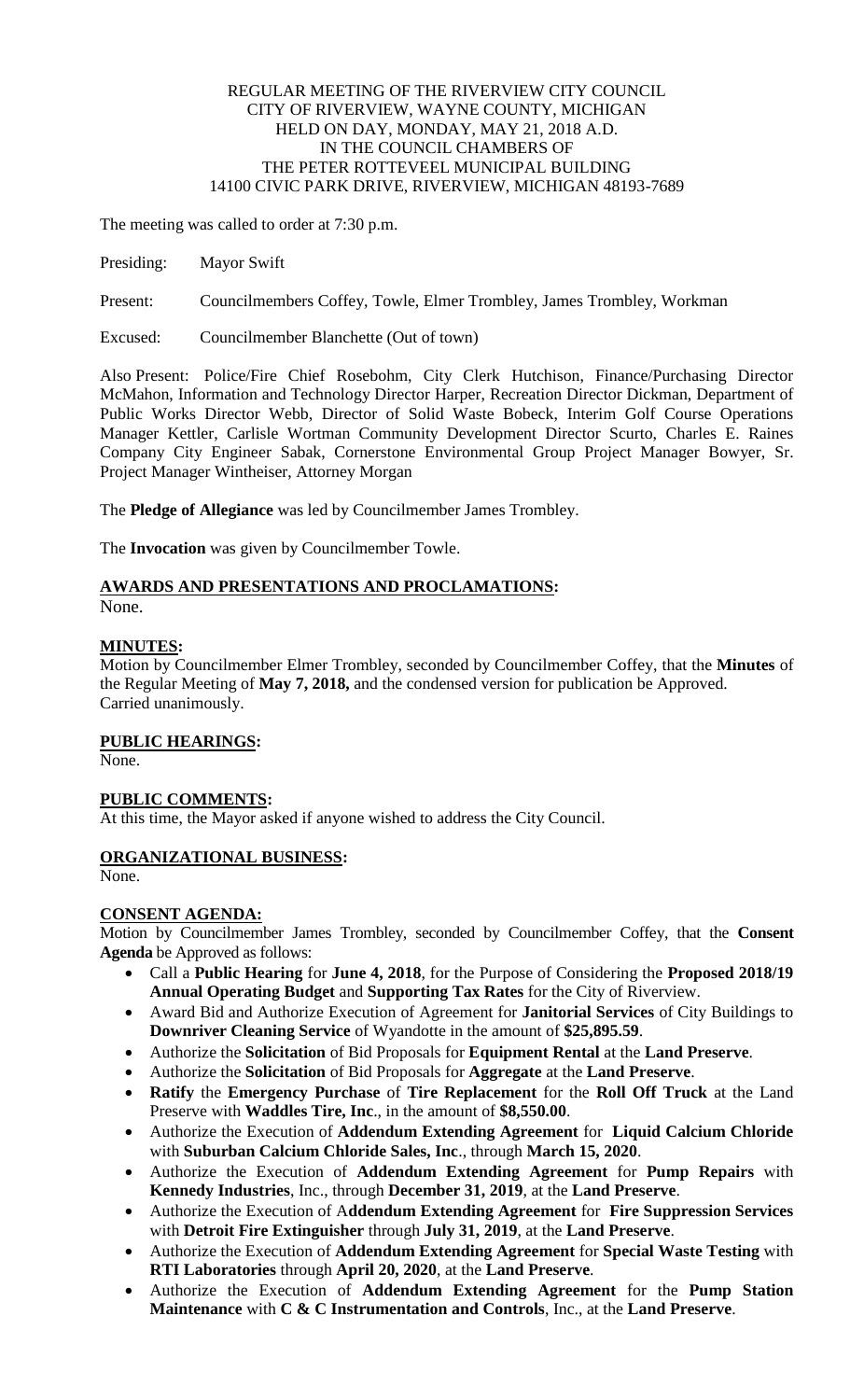- Authorize the Execution of **Addendum Extending Agreement** for the **Analytical Testing** of **Leachate, Groundwater**, and **Surface Water** with **Pace Analytical** through **May 21, 2020**, at the **Land Preserve**.
- Authorize the **Solicitation** of **Bids** for the **2018 Gas Collection** and **Control System (GCCS) Phase 2 Construction** for the installation gas wells and piping at the **Land Preserve**.
- Authorize the **Solicitation** of **Bids** for the **Haul Road Paving** in coordination with the **Cell 7 Phase 3 Construction** at the **Land Preserve**.
- Authorize the **Solicitation** of **Bids** for the **Cell 7 Phase 3 Construction** at the **Land Preserve**.
- Budget Amendments as follows:

|                            |                       | Current |                  | Amended |               | Amendment or |            |
|----------------------------|-----------------------|---------|------------------|---------|---------------|--------------|------------|
| Description                | <b>Account Number</b> |         | Appropriation    |         | Appropriation |              | Change     |
| 2017/18 Golf Course        |                       |         |                  |         |               |              |            |
| Pro Shop Sales             | 584-000-675.010       |         | $50,000.00$   \$ |         | 52,000.00     |              | 2,000.00   |
| Merchandise for Resale     | 584-542-740.016       |         | 33,000.00        |         | 35,000.00     |              | 2,000.00   |
| <b>Chemical Fertilizer</b> | 584-542-770.000       |         | 55,000.00        |         | 59,000.00     |              | 4,000.00   |
| Cart Path Replacement      | 584-542-976.031       |         | $5,000.00$   \$  |         | 1,000.00      |              | (4,000.00) |

JUSTIFICATION: To increase the Pro Shop Sales revenue and Merchandise for Resale line items by the same amounts, along with increasing the Chemical Fertilizer and decreasing the Cart Path Replacement line items by the same amount.

| ×<br>I<br>۰. | ×<br>۰. |
|--------------|---------|
|              |         |

A.

|                                    |                       | Current              | Amended           | Amendment or |  |
|------------------------------------|-----------------------|----------------------|-------------------|--------------|--|
| <b>Description</b>                 | <b>Account Number</b> | Appropriation        | Appropriation     | Change       |  |
| 2017/18 Land Preserve              |                       |                      |                   |              |  |
| <b>Temporary Employees</b>         | 596-526-817.050       | 120.000.00<br>ጥ<br>ึ | $130.000.00$   \$ | 10.000.00    |  |
| Leachate Removal                   | 596-526-816.660       | 190.000.00<br>ູພ     | $180.000.00$   \$ | (10,000.00)  |  |
| <b>Heavy Equipment Maintenance</b> | 596-526-776.000       | 419.000.00           | $519.000.00$   \$ | 100.000.00   |  |

JUSTIFICATION: To increase the Temporary Employees and decrease the Leachate Removal line items by the same amount. An increase in the Heavy Equipment Maintenance line item is required to maintain equipment that have been pushed past its useful life in lieu of having to purchase new heavy equipment. The Ad Hoc Land Preserve Committee concurred with these requests at their May 14, 2018 meeting.

Carried unanimously.

### **RESOLUTIONS:**

Motion by Councilmember Elmer Trombley, seconded by Councilmember Coffey, that Resolution No. **18-08**, Approving **Lot Division of 13840 King Road** to **Parcels A** and **B** per the Property Survey dated July 19, 2016; subject to Execution of **Performance Agreement** and **Posting of Financial Security**, be Adopted.

#### RESOLUTION 18-08 A RESOLUTION CONCERNING A LOT SPLIT AT 13840 KING ROAD

- WHEREAS, Zara Management LLC, the owner of certain real property located at 13840 KING ROAD, has submitted an application to divide its property for the benefit of generating new development;
- WHEREAS, this matter has been reviewed and recommended for approval by the Planning Commission upon conditions; and
- WHEREAS, this lot division is expected to benefit the City's quality of life and be of financial benefit to the City.

NOW, THEREFORE, BE IT RESOLVED BY THE CITY COUNCIL OF THE CITY OF RIVERVIEW, MICHIGAN, AS FOLLOWS:

> That the Lot Division requested for the property located at 13840 KING ROAD hereby approved with the following conditions and legal description:

#### CONDITIONS:

1. Planning Commission conditions stipulated for the original site plan approval will continue except that the hard surface may remain in place until May 21, 2020.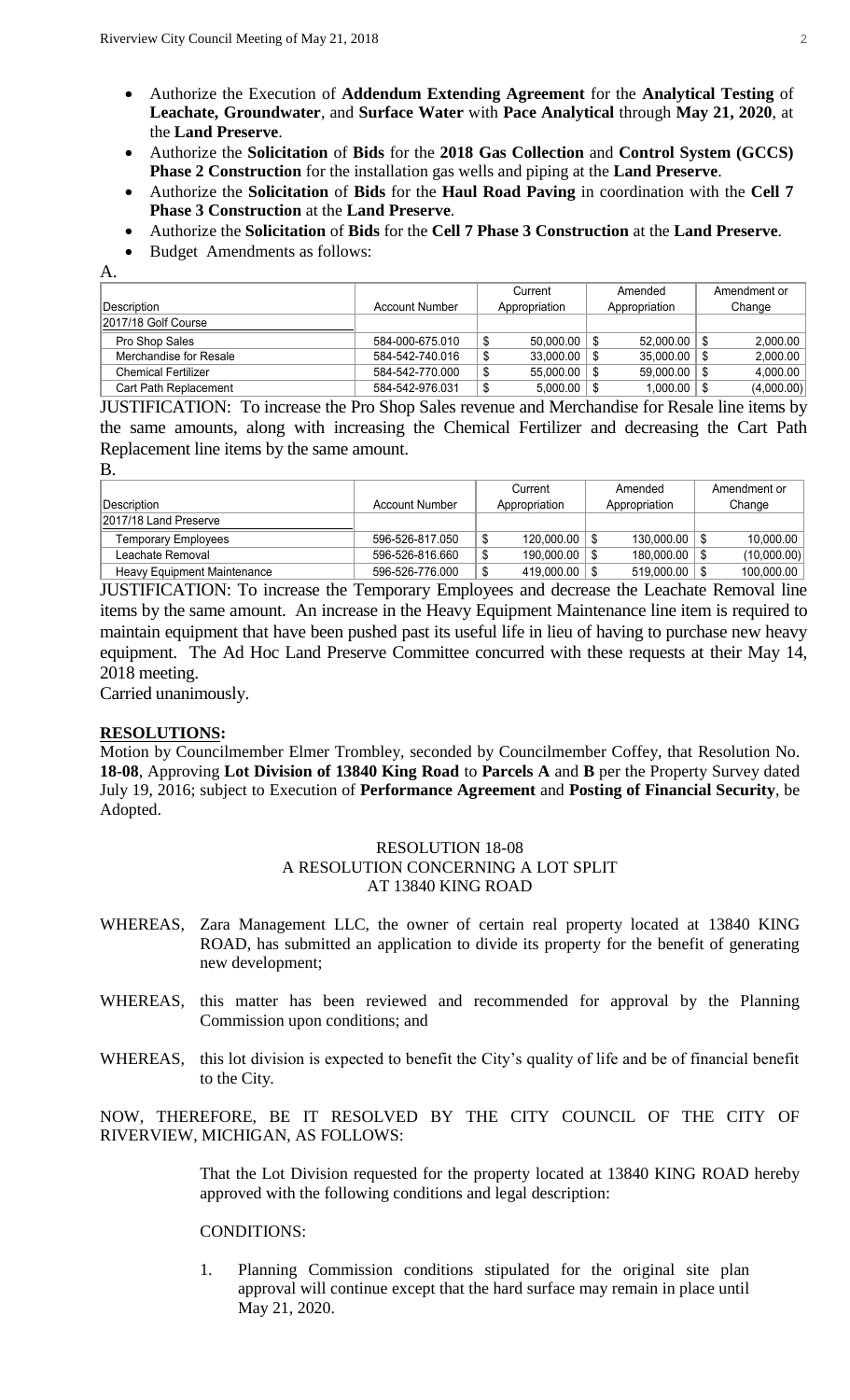- 2. City ordinances on blight, debris and noxious weeds are kept in conformance.
- 3. C.E. Raines Company conditions stipulated in its letter dated March 20, 2018, are fulfilled prior to recording the documents with Wayne County.
- 4. A letter of credit in the amount of \$25,000, stating a completion date of 60 days from date of approval for removal of light poles, debris and any above ground material and structure and securing of catch basins from sedimentation collection on Parcel B.
- 5. A letter of credit in the amount of \$225,000, stating a completion date of 24 months from date of approval for removal of hard surface and below grade structures on Parcel B.

PARENT PARCEL DESCRIPTION - 51-019-99-0004-000

PROPERTY SITUATED IN THE CITY OF RIVERVIEW, WAYNE COUNTY, MICHIGAN,

PARENT PARCEL MORE PARTICULARLY DESCRIBED AS:

PART OF THE SOUTHEAST ONE-QUARTER OF SECTION 12, TOWN 4 SOUTH, RANGE 10 EAST, BEING MORE PARTICULARLY DESCRIBED AS FOLLOWS: BEGINNING AT A POINT WHICH IS SOUTH 89 DEGREES 20 MINUTES 00 SECOND WEST 398.52 FEET ALONG THE SOUTH LINE OF SECTION 12, FROM THE SOUTHEAST CORNER OF SECTION 12, TOWN 4 SOUTH, RANGE 10 EAST; THENCE SOUTH 89 DEGREES 20 MINUTES 00 SECONDS WEST 604.80 FEET ALONG THE SOUTH LINE OF SECTION 12; THENCE NORTH 00 DEGREES 40 MINUTES 00 SECONDS WEST 601.70 FEET; THENCE NORTH 14 DEGREES 16 MINUTES 00 SECONDS EAST 155.30 FEET; THENCE NORTH 89 DEGREES 20 MINUTES 00 SECOND EAST 725.68 FEET; THENCE SOUTH 00 DEGREES 09 MINUTES 53 SECOND WEST 516.19 FEET ALONG THE WEST LINE OF FORT STREET; THENCE SOUTH 89 DEGREES 20 MINUTES 00 SECONDS WEST 150.00 FEET; THENCE SOUTH 00 DEGREES 09 MINUTES 53 SECONDS WEST 235.01 FEET TO THE POINT OF BEGINNING, EXCEPT THE SOUTH 60 FEET CONVEYED TO THE BOARD OF COUNTY ROAD COMMISSIONERS OF THE COUNTY OF WAYNE, MICHIGAN BY QUIT CLAIM DEEDS RECORDED IN UBER 14870, PAGES 108, 109, 110 AND 111.

THE PARENT PARCEL SHALL BE SPLIT INTO TWO SEPARATE PARCELS AS FOLLOWS:

#### PARCEL DESCRIPTION - PARCEL A

PART OF THE SOUTHEAST 1/4 OF SECTION 12, TOWN 4 SOUTH, RANGE 10 EAST, CITY OF RIVERVIEW, WAYNE COUNTY, MICHIGAN, DESCRIBED AS: COMMENCING AT THE SOUTHEAST CORNER OF SAID SECTION 12; THENCE SOUTH 89 DEGREES 20 MINUTES 00 SECONDS WEST 448.48 FEET ALONG THE SOUTH LINE OF SAID SECTION 12 AND THE CENTERLINE OF KING ROAD ( 120 FEET WIDE); THENCE NORTH 00 DEGREES 19 MINUTES 07 SECONDS EAST 60.01 FEET TO THE NORTHERLY RIGHT-OF-WAY LINE OF KING ROAD AND TO THE POINT OF BEGINNING; THENCE SOUTH 89 DEGREES 20 MINUTES 00 SECONDS WEST 555.87 FEET ALONG THE NORTHERLY RIGHT-OF-WAY LINE OF KING ROAD TO THE EASTERLY LINE OF RIVERVIEW FOREST SUBDIVISION NO. 3, AS RECORDED IN UBER 89 OF PLATS, PAGES 30 THROUGH 32, INCLUSIVE, WAYNE COUNTY RECORDS; THENCE ALONG THE EASTERLY LINE OF RIVERVIEW FOREST SUBDIVISION NO. 3 THE FOLLOWING TWO COURSES: NORTH 00 DEGREES 40 MINUTES 00 SECONDS WEST 541.70 FEET AND NORTH 14 DEGREES 16 MINUTES 00 SECONDS EAST 155.30 FEET; THENCE NORTH 89 DEGREES 20 MINUTES 00 SECONDS EAST 725.68 FEET TO THE WESTERLY RIGHT-OF-WAY LINE OF FORT STREET (VARIABLE WIDTH); THENCE SOUTH 00 DEGREES 09 MINUTES 53 SECONDS WEST 56.88 FEET ALONG THE WESTERLY RIGHT-OF-WAY LINE OF FORT STREET; THENCE NORTH 89 DEGREES 50 MINUTES 07 SECONDS WEST 322.11 FEET; THENCE SOUTH 414.18 FEET; THENCE EAST 121. 75 FEET; THENCE SOUTH 00 DEGREES 19 MINUTES 07 SECONDS WEST 224.02 FEET TO THE POINT OF BEGINNING, CONTAINING 7.94 ACRES OF LAND, MORE OR LESS,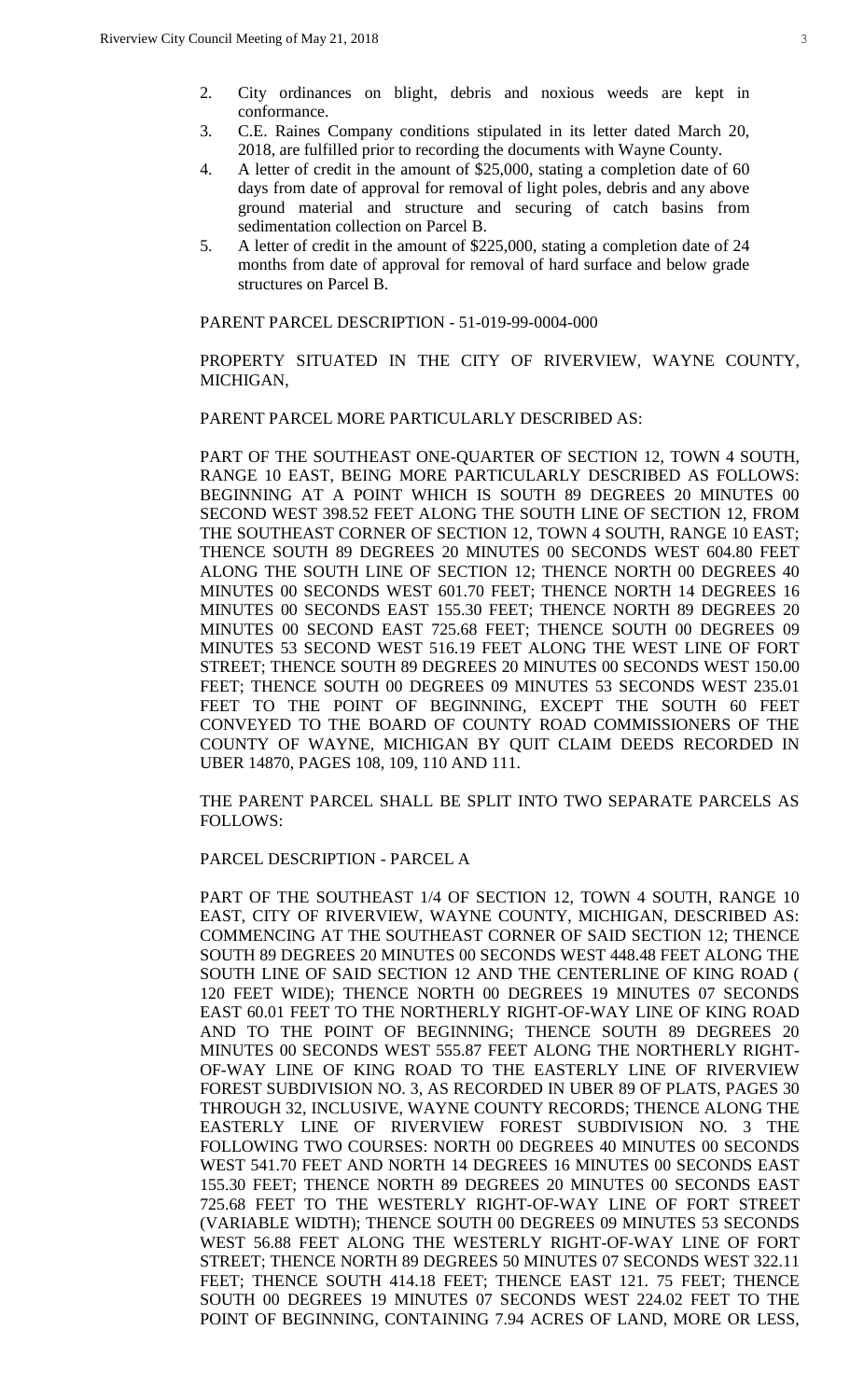#### BEING SUBJECT TO ANY EASEMENTS AND/OR EXCEPTIONS, RECORDED OR OTHERWISE.

#### PARCEL DESCRIPTION - PARCEL B

PART OF THE SOUTHWEST 1/4 OF SECTION 12, TOWN 4 SOUTH, RANGE 10 EAST, CITY OF RIVERVIEW, WAYNE COUNTY, MICHIGAN, DESCRIBED AS: COMMENCING AT THE SOUTHEAST CORNER OF SAID SECTION 12; THENCE SOUTH 89 DEGREES 20 MINUTES 00 SECONDS WEST 398.52 FEET ALONG THE SOUTH LINE OF SAID SECTION 12 AND THE CENTERLINE OF KING ROAD ( 120 FEET WIDE); THENCE NORTH 00 DEGREES 09 MINUTES 53 SECONDS EAST 60.01 FEET TO THE NORTHERLY RIGHT-OF-WAY LINE OF KING ROAD AND TO THE POINT OF BEGINNING; THENCE SOUTH 89 DEGREES 20 MINUTES 00 SECONDS WEST 49.80 FEET ALONG THE NORTHERLY RIGHT-OF-WAY LINE OF KING ROAD; THENCE NORTH 00 DEGREES 19 MINUTES 07 SECONDS EAST 224.02 FEET; THENCE WEST 121. 75 FEET; THENCE NORTH 414.18 FEET; THENCE SOUTH 89 DEGREES 50 MINUTES 07 SECONDS EAST 322.11 FEET TO THE WESTERLY RIGHT-OF-WAY LINE OF FORT STREET (VARIABLE WIDTH); THENCE SOUTH 00 DEGREES 09 MINUTES 53 SECONDS WEST 459.31 FEET ALONG THE WESTERLY RIGHT-OF-WAY LINE OF FORT STREET; THENCE SOUTH 89 DEGREES 20 MINUTES 00 SECONDS WEST 150.00 FEET; THENCE SOUTH 00 DEGREES 09 MINUTES 53 SECONDS WEST 175.64 FEET TO THE POINT OF BEGINNING, CONTINUING 3.4 7 ACRES OF LAND, MORE OR LESS, BEING SUBJECT TO ANY EASEMENTS AND/OR EXCEPTIONS, RECORDED OR OTHERWISE.

AYES: Councilmembers Coffey, Towle, Elmer Trombley, James Trombley, Workman NAYS: Mayor Swift EXCUSED: Councilmember Blanchette Motion Carried. ADOPTED this 21<sup>st</sup> day of May, 2018.

ATTEST:

Andrew M. Swift, Mayor

\_\_\_\_\_\_\_\_\_\_\_\_\_\_\_\_\_\_\_\_\_\_\_\_\_\_\_\_\_\_\_\_\_\_\_\_\_\_\_\_

\_\_\_\_\_\_\_\_\_\_\_\_\_\_\_\_\_\_\_\_\_\_\_\_\_\_\_\_\_\_\_\_\_\_\_\_\_\_\_\_

I, Cynthia M. Hutchison, duly authorized City Clerk of the City of Riverview, hereby certify that the above is a true resolution adopted by the Riverview City Council at their regular meeting of May 21, 2018.

(SEAL)

Cynthia M. Hutchison, City Clerk

#### **ADMINISTRATION:**

Motion by Councilmember Coffey, seconded by Councilmember Workman, that Authorization for the Execution of **Change Order Number 2** for the **2017 GCCS Construction** with **Landfill Drilling and Piping Specialist, Inc.**, in the amount of **\$65,000.00**, with a ten percent (10%) contingency of **\$6,500.00**, for a total amount of **\$71,500.00**, be Approved. Carried unanimously.

Motion by Councilmember Elmer Trombley, seconded by Councilmember Workman, that the Bid Award and Execution of Agreement for the **2018 Sidewalk Replacement Program** with **A. Land Construction, Inc**., of Dearborn Heights, in the amount of **\$157,275.00**, with a ten percent (10%) contingency of **\$15,727.50,** for a total amount of **\$173,002.50**, be Approved. Carried unanimously.

**ORDINANCES**: None.